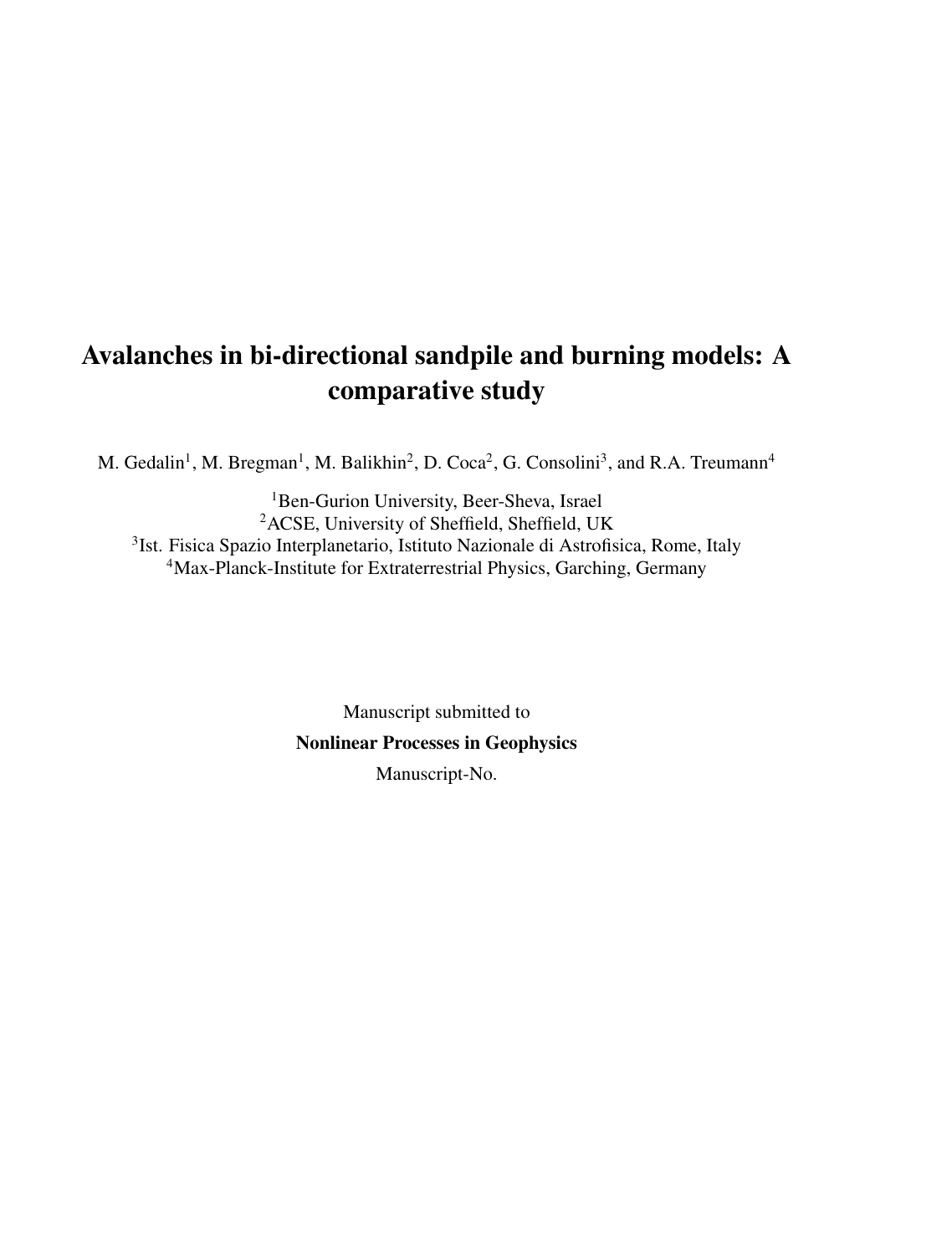# SRef-ID: 1607-7946/npg/2006-0000-0001

# Avalanches in bi-directional sandpile and burning models: A comparative study

M. Gedalin $^1,$  M. Bregman $^1,$  M. Balikhin $^2,$  D. Coca $^2,$  G. Consolini $^3,$  and R.A. Treumann $^4$ 

<sup>1</sup>Ben-Gurion University, Beer-Sheva, Israel

<sup>2</sup>ACSE, University of Sheffield, Sheffield, UK

3 Ist. Fisica Spazio Interplanetario, Istituto Nazionale di Astrofisica, Rome, Italy

<sup>4</sup>Max-Planck-Institute for Extraterrestrial Physics, Garching, Germany

Abstract. We perform a statistical analysis of two onedimensional avalanching models: the bi-directional sandpile and the burning model (described in detail in the companion paper by Gedalin et al., "Dynamics of the burning model"). Such a comparison helps understand whether very limited measurements done by a remote observer may provide sufficient information to distinguish between the two physically different avalanching systems. We show that the passive phase duration reflects the avalanching nature of the system. The cluster size analysis may provide some clues. The distribution of the active phase durations shows a clear difference between the two models, reflecting the dependence on the internal dynamics. Deeper insight into the active phase duration distribution even provides information about the system parameters.

## 1 Introduction

Avalanching models and the concept of self-organized criticality (SOC) (Bak et al., 1987, 1988; Jensen, 1998) made their way to space physics quite a while ago (see,e.g. Lu and Hamilton, 1991; Chang, 1992; Lu, 1995; Consolini, 1997; Chapman et al., 1998; Boffetta et al., 1999; Chang, 1999; Takalo et al., 1999; Consolini and De Michelis, 2001; Krasnoselskikh et al., 2002; Valdivia, 2003; Lui, 2004, for a by far incomplete list). SOC ideas have been extensively used for the explanation of the behavior of reconnecting systems (Chang, 1999; Chapman et al., 1998; Charbonneau et al., 2001; Boffetta et al., 1999; Consolini and De Michelis, 2001; Klimas et al., 2004; Krasnoselskikh et al., 2002; Lu and Hamilton, 1991; Takalo et al., 1999; Valdivia, 2003; Uritsky et al., 2001, 2002; Klimas et al., 2004). While attractive, these applications to space systems pose the serious problem of interpreting observations a remote observer makes within the context of the possible dynamical avalanching processes occurring at a place to which the observer has no direct ac-

*Correspondence to:* M. Gedalin (gedalin@bgu.ac.il)

cess. Indeed, for example, localized reconnection throughout the current sheet cannot be studied directly without a net of spacecraft deployed in space which provides permanent measurements of the current sheet parameters. Since this does not seem possible in the nearest future, one has to rely on the observations of the consequences of the reconnection (going on, as it is widely assumed), that is, e.g., auroral activity, occuring far from the region where these activity factors were generated. Without firm knowledge of what happens between the generating and observation sites, one cannot establish a reliable mapping of the auroral enhancements to the places in the current sheet where the cause comes from. Yet, with some assumptions one may try to explain the current sheet dynamics from the observations of auroral activity. Some tentative studies in this direction have been done by Kozelov and Kozelova (2003). However, even in this case, there remains the question of whether usually performed simple statistical analyses (power spectrum search, active and passive time durations, etc.) allow one to distinguish between various models thus bringing us to the ultimate objective the understanding of the underlying physics. Previous works on this topic (see, e.g. Kadanoff et al., 1989) evidenced that there are many different universality classes (each characterized by its own scaling rule) of cellular automata models for avalanching systems with different microscopic rules.

In the present paper we analyze two different simple avalanching models from the point of view of a remote observer who is limited in his methods of observational data processing. The underlying physics in the two models is quite different. We show that, even if we ignore the lack of knowledge about the processes in the medium between the avalanching system and the observer, simple statistical analysis may still appear rather inconclusive as to what kind of physics governs the system and provides the observed results. Yet, certain observations may allow one to distinguish between the two systems.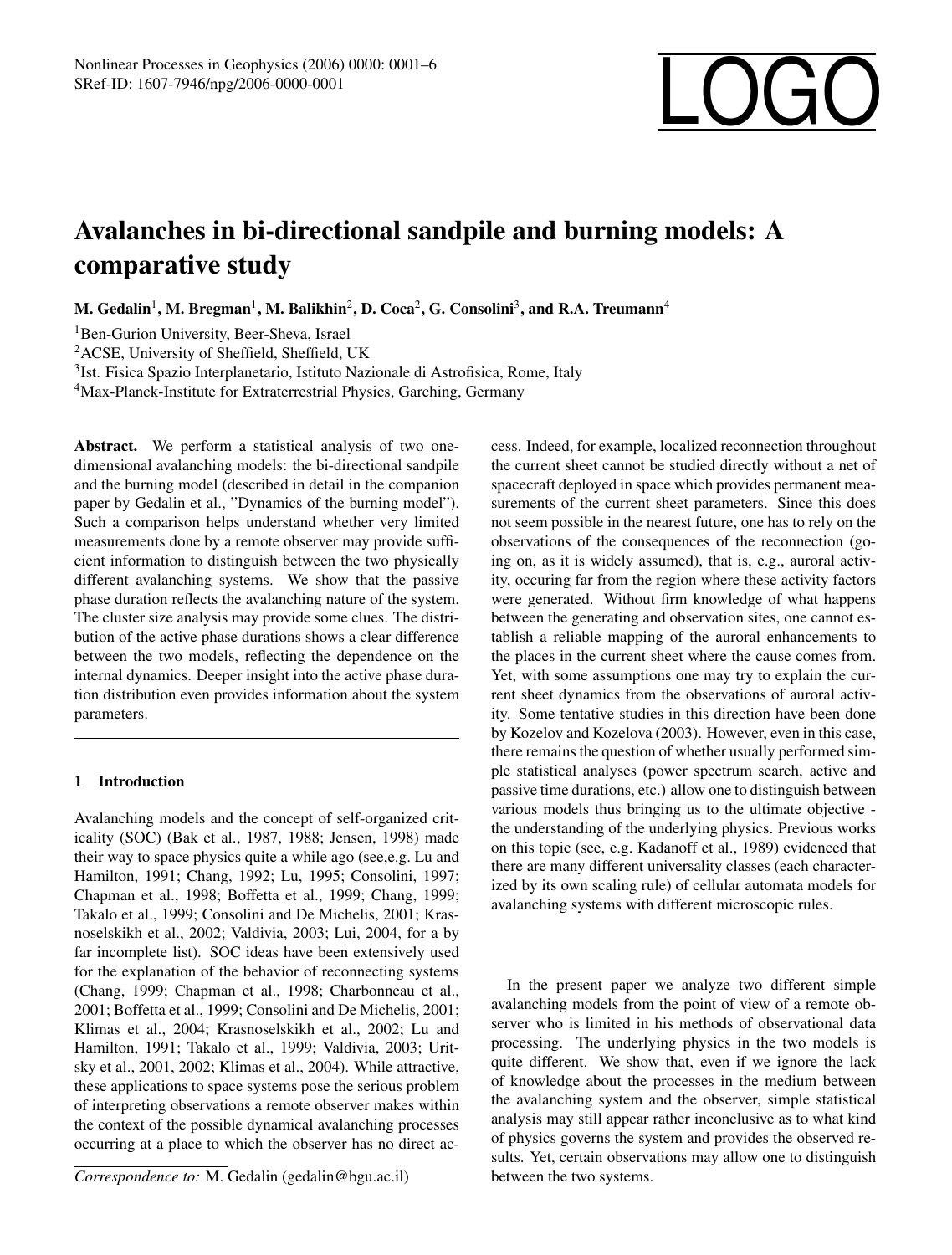#### 2 Bi-directional sandpile model

The model is a bi-directional extension of the model described by Sanchez et al. (2002): a  $2L + 1$  site long sandpile is driven randomly. Into each site  $N_d$  grains are dropped at each times step with the probability  $p$ . If the height of (number of grains at) the site i exceeds by more than  $Z_c$  the height of at least one of the closest neighbors,  $\theta(N(i)-N(i+1) Z_c$ ) +  $\theta(N(i) - N(i-1) - Z_c) > 0$ , the site becomes *active* and transfers its grains to its neighbors. The number of grains transferred to the neighbors,  $2N_f$ , is constant. If only one of the neighbors satisfies this condition it gets all the grains, if both neighbors are lower by more than  $Z_c$  the transferred grains are divided equally between the two. The grain redistribution is done numerically in two steps: first the whole array is scanned to identify the donating and receiving sites, and then the grain transfer occurs simultaneously at all relevant sites (parallel updating). Both boundaries are open, that is,  $N(1) = N(L) = 0$  is maintained throughout. In order to reduce the simulation time, we start with the distribution with a nearly critical slope and wait until the avalanching process becomes stationary. In the simulations the following parameters were used:  $L = 200$ ,  $N_d = 10$ ,  $Z_c = 200$ , and  $N_f = 15$ (similar to Sanchez et al. (2002) so that the uni-directional results are known). The probability  $p$  was used to control the avalanching activity. A typical run was several million time steps after a steady state is established.

For a remote observer, who is limited in his ability to look into the avalanching system directly, the most straightforward and simple measurements would be those of the system activity. Let us assume that any giving or receiving (we shall call both active in what follows) site can be seen from a distance, so that a remote observer can reliably distinguish passive and active sites. This assumption implies, in fact, that there is a more or less well established one-to-one mapping of the avalanching region to the place where measurements are performed, like, for example, the often assumed mapping of the reconnecting current sheet in the magnetospheric tail to the auroral zone via the magnetic field lines (Klimas et al., 2004). Such a mapping requires a kind of energy transfer (for convenience we shall call it *radiation*) from the avalanching region to the measurement site, which means that the system should be non-conservative. In case the energy is not directly related to the grain number this non-conservation may be ignored during simulations. It should be understood, however, that a properly maintained one-to-one mapping is the essential ingredient of the model. Any non-linear propagation effects can, in principle, make the observed features non-resembling the true features of the avalanching system. Putting that simply, the observed radiation should reflect the features of the system we are going to analyze (e.g., current sheet) and not of some "black box" in between, otherwise there a danger of attributing the observed features to a wrong object. Assuming this does not happen, the first and most straightforward mode of measurement would be to detect whether the system is active (at least one of the sites is active) or passive (there are no active sites at all). Respectively, we would be interested in the *active phase duration* and *passive phase duration* distributions. In most cases we would be able also to measure the part of the system which is active at each moment, that is, the *number of active sites*.

Figure 1 and 2 show the number of active sites and the ac-



Fig. 1. Number of active sites as a function of time (bi-directional sandpile model).

tivity of the system as function of time, respectively. From both figures it is easily seen that the system is in the regime of non-weak driving and avalanche overlapping is substantial. Yet, cluster merging is negligible. The system is more active toward the edges and not active in the central part, which makes it rather similar to the directional model of Sanchez et al. (2002). Typical avalanches look as shown in the right panel. It is worth noting that a site, which was donating at some step, usually becomes receiving at the next step. If we defined as active only donating sites we would get *punctuated* avalanches. It also means that the length of a cluster, which does not touch a boundary, is always an even number.

In what follows we compare the cluster size distribution, the active phase duration distribution and the passive phase duration distribution for the two runs with the probabilities  $p = 0.00015$  (high state) and  $p = 0.00005$  (low state). This closely corresponds to the definition of the low drive  $X = pL^2/N_f \ll 1$  and high drive  $pL^2/N_f \gtrsim 1$  by Woodard et al.  $(2005)^{1}$  (in our case the parameter  $X = 0.13$  and 0.4, respectively, for the low and high states). From the observation oriented point of view a more direct measure would be the percentage of time during which the system is in the active state,  $\approx T_a/(T_a+T_p)$ , where  $T_a$  is the mean active phase duration and  $T_p$  is the mean passive state duration. This percentage varies from about 10% for our low state to about 30% for our high state (see below). The cluster size is the width of the connected active area for  $t = \text{const.}$  The distribution is obtained by collecting cluster sizes for all time steps.

<sup>&</sup>lt;sup>1</sup>Woodard, R., Newman, D.E., Sanchez, R., and Carreras, B.A., Building blocks of self-organized criticality, http://arxiv.org./abs/cond-mat/0503159, 2005.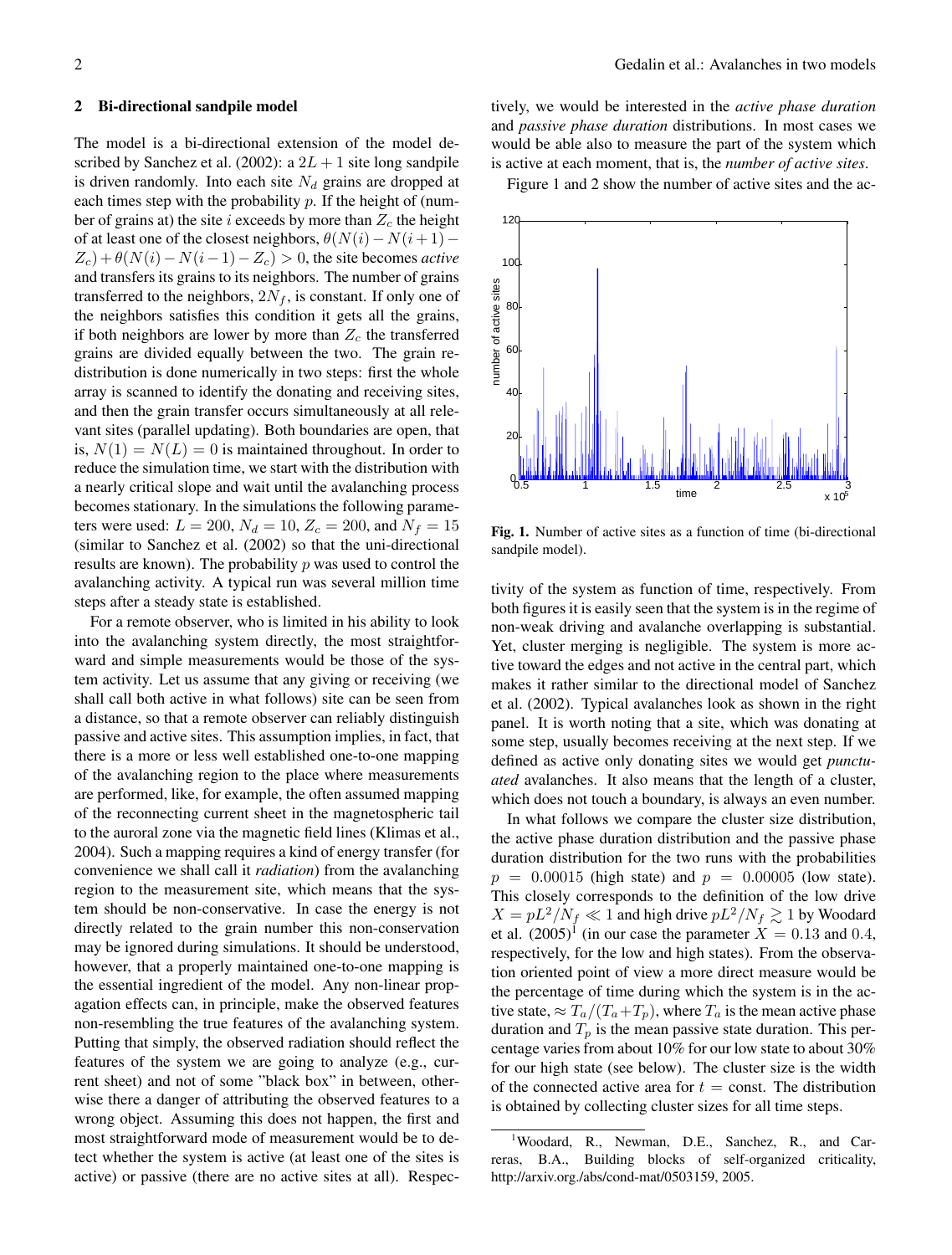

Fig. 2. View of the sand system activity:  $10^6$  time steps on the left, enlarged part on the right.

The cluster size distribution in the high state is shown in Figure 3. The lower distribution corresponds to the oddlength clusters which are possible only when a cluster grows until it touches the edge of the sandpile (see Figure 2). Thus, the influence of the boundaries can be clearly seen. The distribution is Poisson-like with mean cluster size  $\bar{w} = 12$ . The corresponding distributions of active and passive phase durations are shown in Figure 4. While the passive phase durations are distributed according to Poisson statistics, the active phase durations show a clear transition from the Poisson shape at low durations to a power-law behavior at larger values. The mean passive and active durations, respectively, are  $T_p = 58$  and  $T_a = 23$ . The transition from Poisson to powerlaw for active phase durations occurs near the mean value.

Instead of presenting separately the corresponding distributions for the low state we provide a comparative view, plotting the distributions against the normalized variables:  $w/\bar{w}$ for the normalized cluster size,  $T/T_{a,p}$  for the normalized active and passive phase duration, respectively. The corresponding mean values are given in Table 1.

One can see that the cluster size is not affected by the driving strength, the active phase duration is affected only



Fig. 3. Distribution of cluster sizes for the high state (bi-directional sandpile model). Log-linear scale. Upper trend is for even-size clusters, lower is for odd-size ones. See explanation in text.

Table 1. Mean values for bi-directional sandpile

|                    | High             | Low state        |
|--------------------|------------------|------------------|
|                    | state $p$<br>$=$ | $\boldsymbol{p}$ |
|                    | 0.00015          | 0.00005          |
| Mean clus-         | 12               | 12               |
| ter size $\bar{w}$ |                  |                  |
| Mean ac-           | 23               | 21               |
| tive phase         |                  |                  |
| duration $T_a$     |                  |                  |
| Mean pas-          | 58               | 176              |
| sive phase         |                  |                  |
| duration $T_n$     |                  |                  |

weakly, while the passive phase duration is affected substantially. This is in line with the understanding that driving affects primarily the chances of a new avalanche to start. The cluster size depends almost solely on the internal dynamics (mechanism of avalanching), as well as the avalanche duration. The latter may be (relatively weakly) affected by driving since input can occur during the avalanche development. Yet for moderate driving this effect should not be significant, and we expect that the microprocesses in the system determine the avalanche length.

The active and passive phase duration distributions are shown in Figure 5. The power-law parts of the active phase duration distributions, as well as the passive phase durations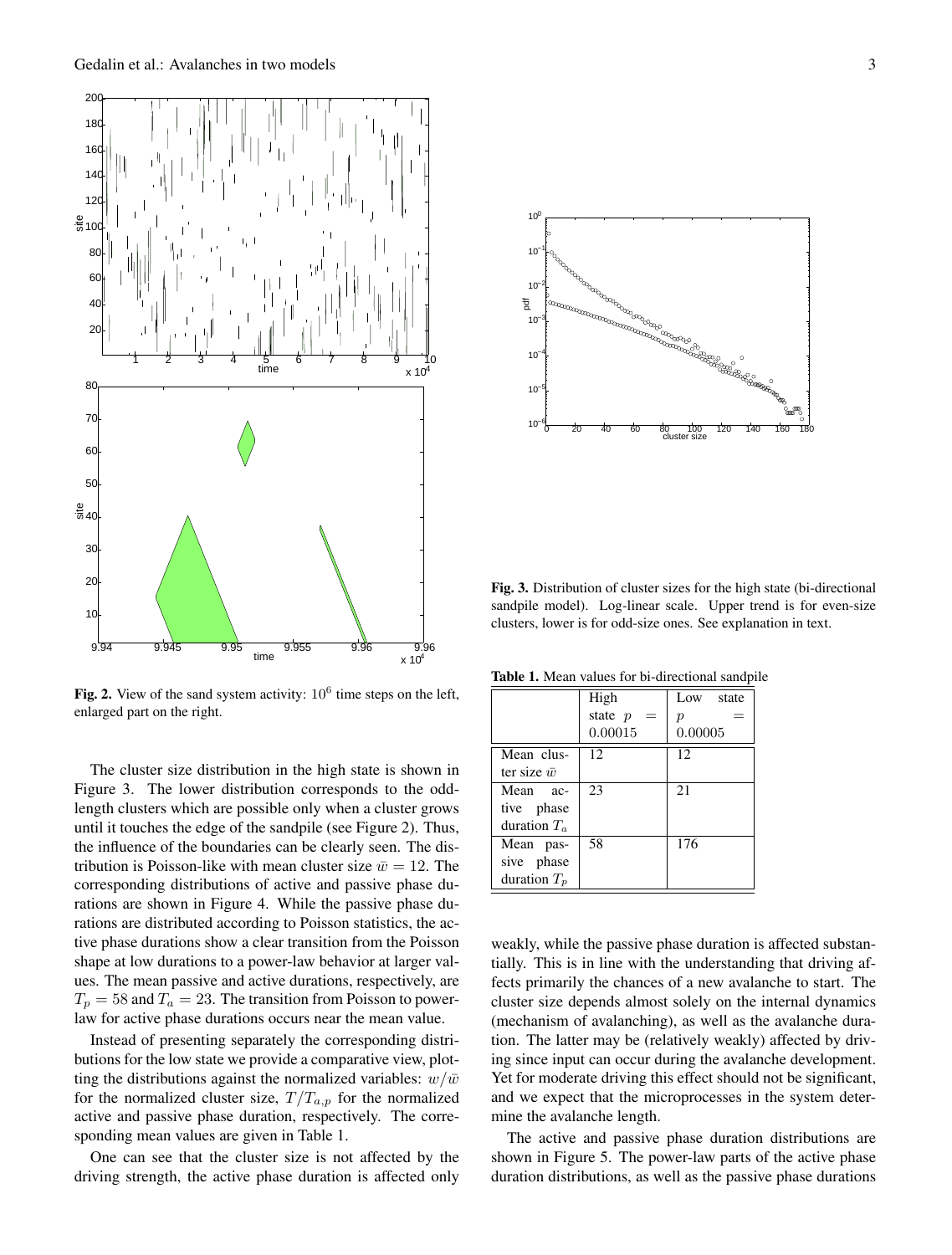



Fig. 4. Distributions of active (left, log scale) and passive (right, log-linear scale) phase durations (bi-directional sandpile model).

10<sup>-5</sup> 100 200 300 400 500 600 700<br>passive phase duration

are almost identical (fluctuations at large durations are due to poor statistics) for both states.

## 3 Burning model

This model is described in detail in the companion paper. Here we provide only a brief description. Each of  $L$  sites is characterized by a *temperature*  $T(i)$ . Random heat input q

Fig. 5. Distribution of active (left) and passive (right) phase durations for high state (circles) and low state (stars) in the bi-directional sandpile model. The durations are normalized with the mean values.

with the probability  $p$  into each site is the external driving. When a site temperature exceeds the critical value,  $T(i)$ 

 $10<sup>6</sup>$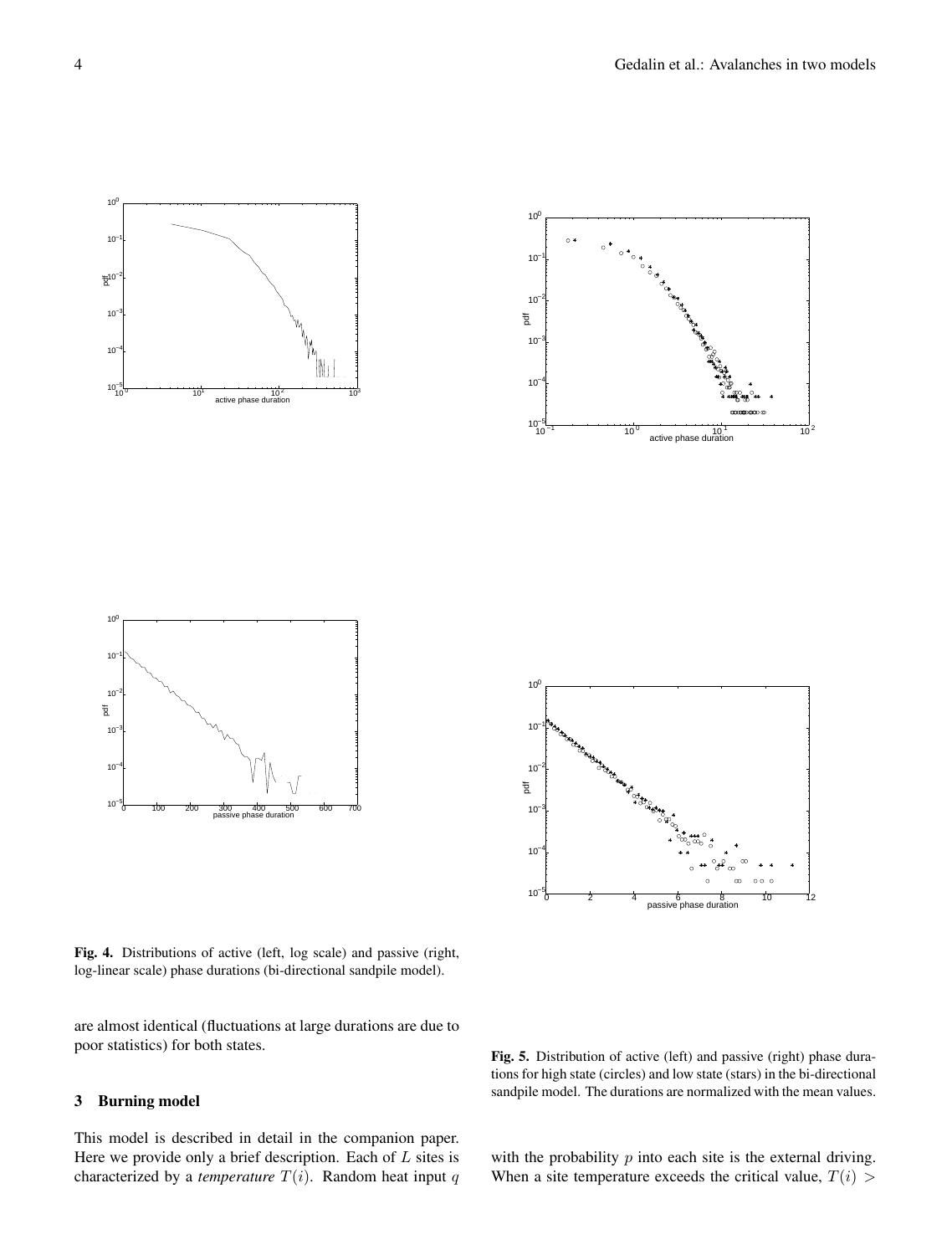$T_c$ , the site starts to burn, releasing isotropically the heat flux  $J = kT$ . The fraction a of the heat remains in the system (propagating to the neighbors), while  $1 - a$  is radiated out (lost). Burning proceeds as long as  $T(i) > T_l = sT_c$ . For the simulations below the following parameters were used:  $L = 400, T_c = 50, s = 0.3, k = 3,$  and  $q = 0.05T_c$ . Again we study a high  $p = 0.001$  and a low  $p = 0.0003$  state. Since this model is dissipative we have also to analyze the effects of energy losses which is done varying the parameter  $a = 0.9$ and  $a = 0.97$ .

Figure 6 shows the distributions of cluster size, active phase duration, and passive phase duration for the case  $p =$ 0.0003 and  $a = 0.9$  (low driving with strong dissipation) for the burning model. The mean cluster size is  $\bar{w} = 3.4$ , the mean active phase duration is  $T_a = 16$ , and the mean passive phase duration is  $T_p = 146$ . The systems is active for about 10% of time.

Figure 7 provides the comparison for the four runs listed in Table 2. The behavior of the mean values is similar to



what we have seen in the case of the bi-directional sandpile and in agreement with our expectations. The passive phase duration distributions are essentially the same Poisson for all runs. The active phase duration slope is steeper for stronger dissipation (which limits the avalanche propagation).

#### 4 Comparison and conclusions

The above results already show that there are clear differences in the remote observations of both systems. In order to make this more clear we visualize the distributions of passive and active phase durations for both models together. For this comparison we choose the low-state,  $p = 0.00005$ , bi-directional sandpile model and the weakly-driven,  $p =$ 0.0003, strongly dissipative,  $a = 0.9$ , burning model. For both models the system is active for about 10% of the time. The mean active and passive phase durations for the sandpile are  $T_a = 21$  and  $T_p = 176$ . The mean active phase duration for the burning model,  $T_a = 11$ , is strongly affected by the lower limit  $\approx$  3 on the avalanche life time, so, in order to ensure proper visual comparison, we trun-



Fig. 6. Distributions of the cluster size, active phase duration, and passive phase duration for the case  $p = 0.0003$  and  $a = 0.9$ .

cate the distribution from below, excluding from the analysis the shortest avalanches (which are most probable). With this truncation, the re-normalized mean values for the burn-

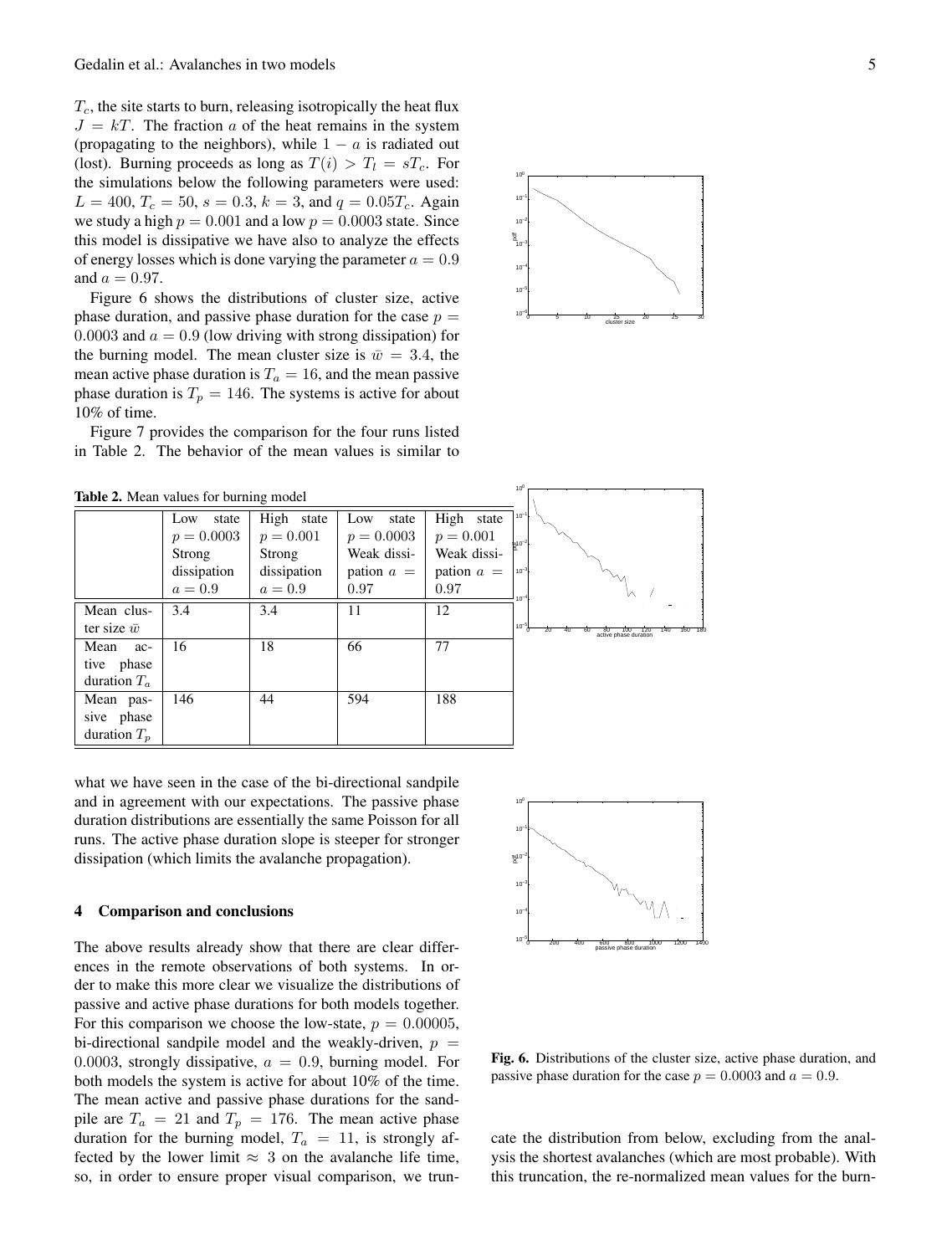ing model are  $T_a = 23$  and  $T_p = 145$ , which is pretty similar to those for the sandpile. Thus, for the chosen parameters, both models exhibit similar levels of activity. Figure 8 shows the passive phase distributions for both models. The







Fig. 7. Comparison of active (left) and passive (right) phase duration distributions (burning model). The durations are normalized with the corresponding mean values. Markers: stars -  $p = 0.0003$ ,  $a = 0.9$ , circles -  $p = 0.001$ ,  $a = 0.9$ , pluses -  $p = 0.0003$ ,  $a = 0.97$ , and diamonds -  $p = 0.001$ ,  $a = 0.97$ .

Fig. 8. Comparison of the normalized distributions for the passive phase durations, sandpile - stars, burning - circles.

plotted distributions are normalized as follows:  $T \to T/T_p$ ,  $P \rightarrow P/P(T_{min})$ . The two distributions are identical (except for long avalanches where statistics becomes poor).

Figure 9 shows the active phase distributions for both models. The normalization is the same. While the two distributions coincide for short avalanches, at longer values the sandpile model clearly leaves the Poisson curve toward a powerlaw slope.

To summarize, we have studied two one-dimensional systems exhibiting avalanching behavior which could, in principle, be observed in a similar way by a remote observer. We have concentrated on two systems with similar random driving and similar remote observation modes. We have shown that simple direct analysis of the quiet time (passive phase duration) observations do not, in general, provide sufficient information which could be used to reliably distinguish between the two systems. More sophisticated methods, like thresholding, may be useful for the analysis (Sanchez et al., 2003; Laurson and Alava, 2004; Woodard et al., 2004), but they are outside of the scope of the present consideration. On the other hand, the avalanche lengths (active phase duration) may be useful in identifying internal properties of the physical system and the underlying mechanism of the avalanches. It is worth noting that the exponential active phase PDFs is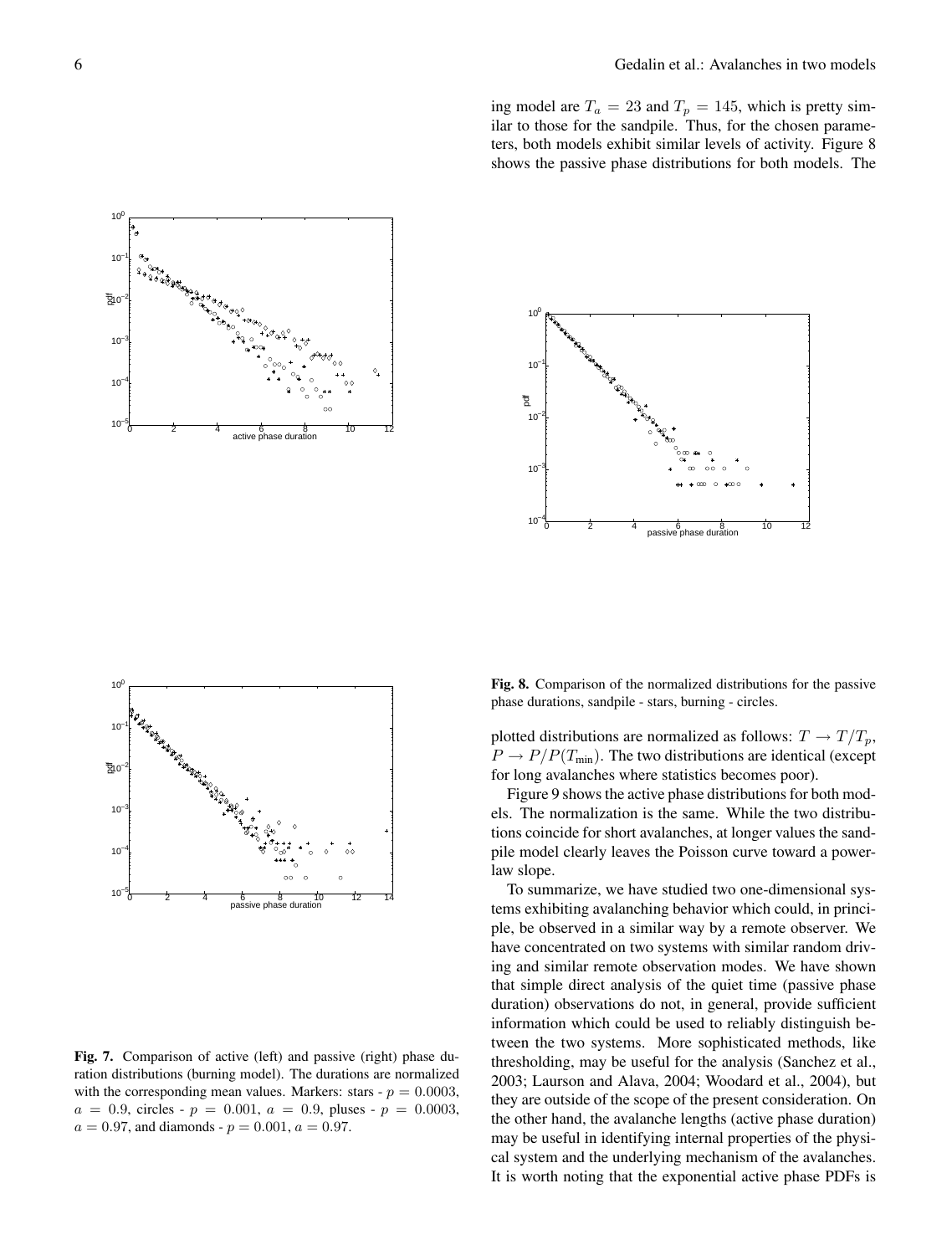



Fig. 9. Comparison of the normalized distributions for the active phase durations, sandpile - stars, burning - circles. Left panel - loglinear scale, right panel - log-log scale.

not expected to be unique for the burning model, and we do not claim that the proposed burning model is the most applicable but suggest it as a plausible possibility. Our analysis should be rather considered as a starting point for further studies of observable features of avalanching systems in the context of measurements made by a remote observer, in particular, for the problem of distinguishing between models on the basis of rather limited data.

*Acknowledgements.* This work has been performed within the framework of the "Observable features of avalanching systems" ISSI Science Team.

## References

- Bak, P., Tang, C., and Wiesenfeld, K.: Self-organized criticality An explanation of  $1/f$  noise, Phys. Rev. Lett., 59, 381-384, 1987.
- Bak, P., Tang, C., and Wiesenfeld, K.: Self-organized criticality, Phys. Rev. A, 38, 364-374, 1988.
- Boffetta, G., Carbone, V., Giuliani, P., Veltri, P., and Vulpiani, A.: Power laws in solar flares: Self-organized criticality or turbulence? Phys. Rev. Lett., 83, 4662-4665, 1999.
- Chang, T.: Low-dimensional behavior and symmetry breaking of stochastic systems near criticality - Can these effects be observed in space and in the laboratory?, IEEE Transactions on Plasma Science, 20, 691-694, 1992.
- Chang, T.: Self-organized criticality, multi-fractal spectra, sporadic localized reconnections and intermittent turbulence in the magnetotail, Phys. Plasmas, 6, 4137-4145, 1999.
- Chapman, S.C., Watkins, N.W., Dendy, R.O., Helander, P., and Rowlands, G.: A simple avalanche model as an analogue of for magnetospheric activity, Geophys. Res. Lett., 25, 2397-2400, 1998.
- Charbonneau, P., McIntosh, S.W., Liu, H.-L., and Bogdan, T.J.: Avalanche models for solar flares (Invited Review), Solar Physics, 203, 321-353, 2001.
- Consolini, G.: Sandpile cellular automata and the magnetospheric dynamics, in: Proc. of Cosmic Physics in the Year 2000, 58, p.123-126, ed. Aiello, S., Iucci, N., Sironi, G., Treves, A., and Villante, U., SIF, Bologna, Italy, 1997.
- Consolini, G. De Michelis, P.: A revised forest-fire cellular automaton for the nonlinear dynamics of the Earth's magnetotail, JASTP, 63, 1371-1377, 2001.
- H.J. Jensen: Self-Organized Criticality : Emergent Complex Behavior in Physical and Biological Systems, Cambridge University Press, 1998.
- Kadanoff, L.P., Nagel, S.R. , Wu, L., and Zhou, S.-M.: Scaling and universality in avalanches, *Physical Review A, 39,* 6524-6537, 1989.
- Klimas, A.J., Uritsky, V.M., Vassiliadis, D., and Baker, D.N.: Reconnection and scale-free avalanching in a driven current-sheet model, J. Geophys. Res., 109, 2218-2231, 2004.
- Kozelov, B.V., and Kozelova, T.V.: Cellular automata model of magnetospheric-ionospheric coupling, Ann. Geophys., 21, 1931- 1938, 2003.
- Krasnoselskikh,V., Podladchikova,O., Lefebvre,B., and Vilmer,N.: Quiet Sun coronal heating: A statistical model, Astron. Astrophys., 382, 699-712, 2002.
- Laurson, L., and Alava, M.J.: Local waiting times in critical systems, Eur. Phys. J. B, 42, 407-414, 2004.
- Lu, E.T.: Avalanches in continuum driven dissipative systems, Phys. Rev. Lett., 74, 2511-2514, 1995.